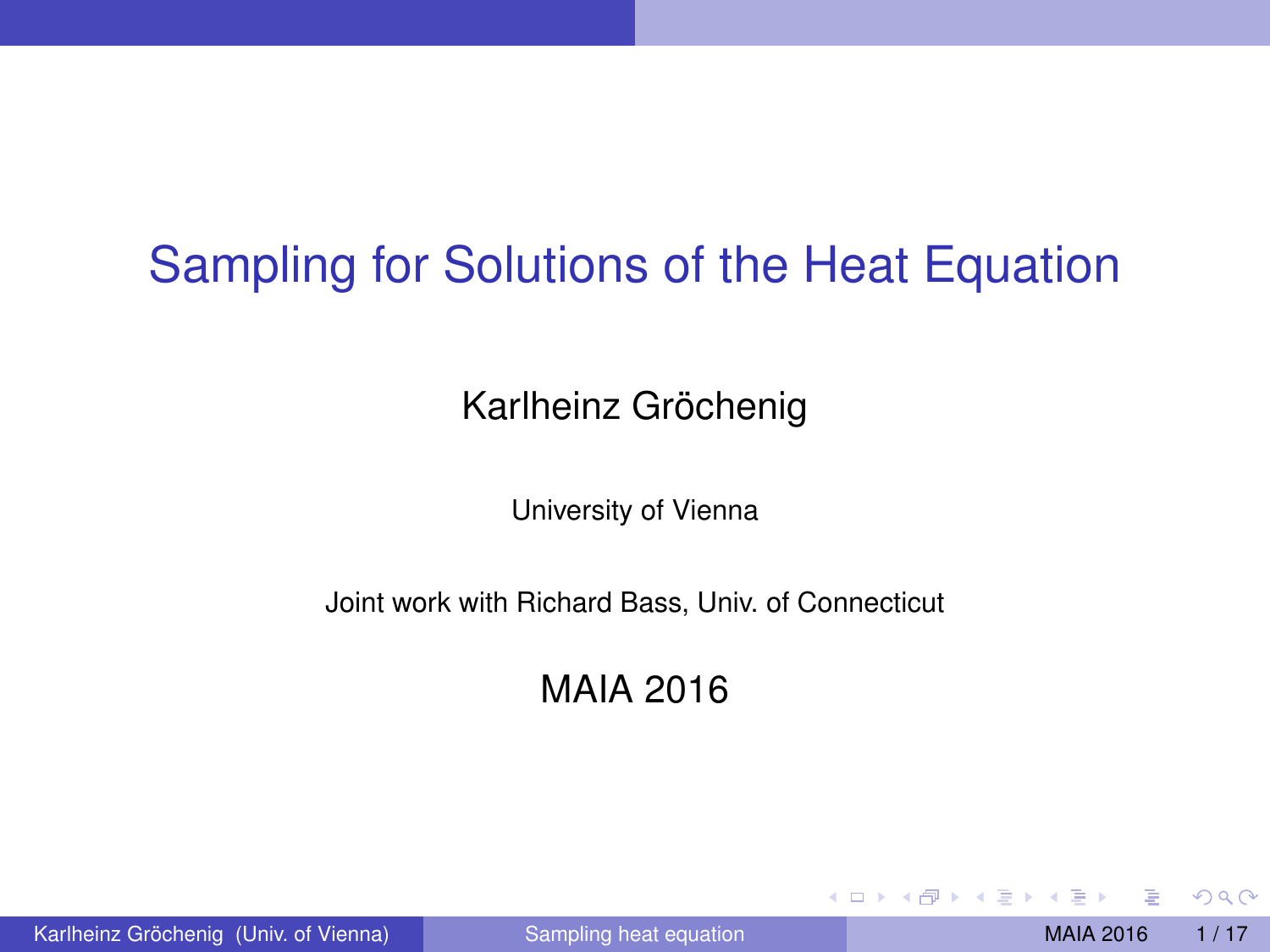### **Problem**

Place sensors in a swamp and measure pollution level.

- 1. Interpolate and determine pollution everywhere.
- 2. Determine source of pollution.
- 3. Determine original intensity of pollution.

 $u(x, t)$  pollution level at  $x \in \mathbb{R}^d$  at time  $t > 0$ .

 $\Omega$ 

 $\rightarrow$   $\equiv$   $\rightarrow$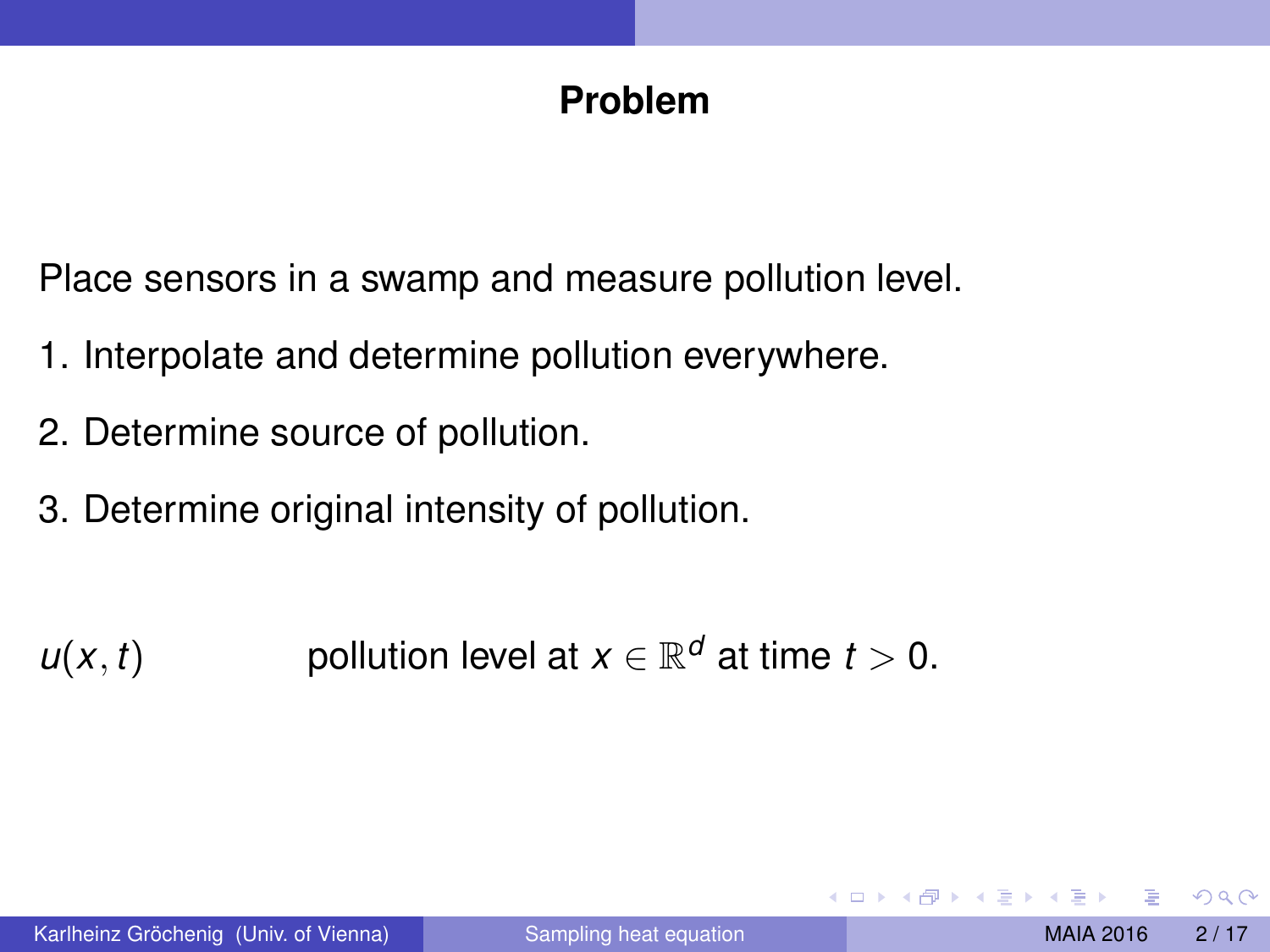#### **Diffusion Equation (Heat Equation)**

Tool:  $u(x, t)$  is driven by the heat equation

$$
u_t - \Delta u = 0 \qquad \text{on } \mathbb{R}^d \times (0, \infty)
$$
  

$$
u(\cdot, 0) = f \qquad \qquad f \in L^p(\mathbb{R}^d).
$$

Its solution is

$$
u(x,t)=\frac{1}{(4\pi t)^{d/2}}\int_{\mathbb{R}^d}f(y)e^{-\frac{(x-y)^2}{4t}}\,dy=(f*G_t)(x)
$$

with heat kernel

$$
G_t(x)=\frac{1}{(4\pi t)^{d/2}}e^{-\frac{x^2}{4t}}.
$$

 $QQQ$ 

4 (D) 3 (F) 3 (F) 3 (F)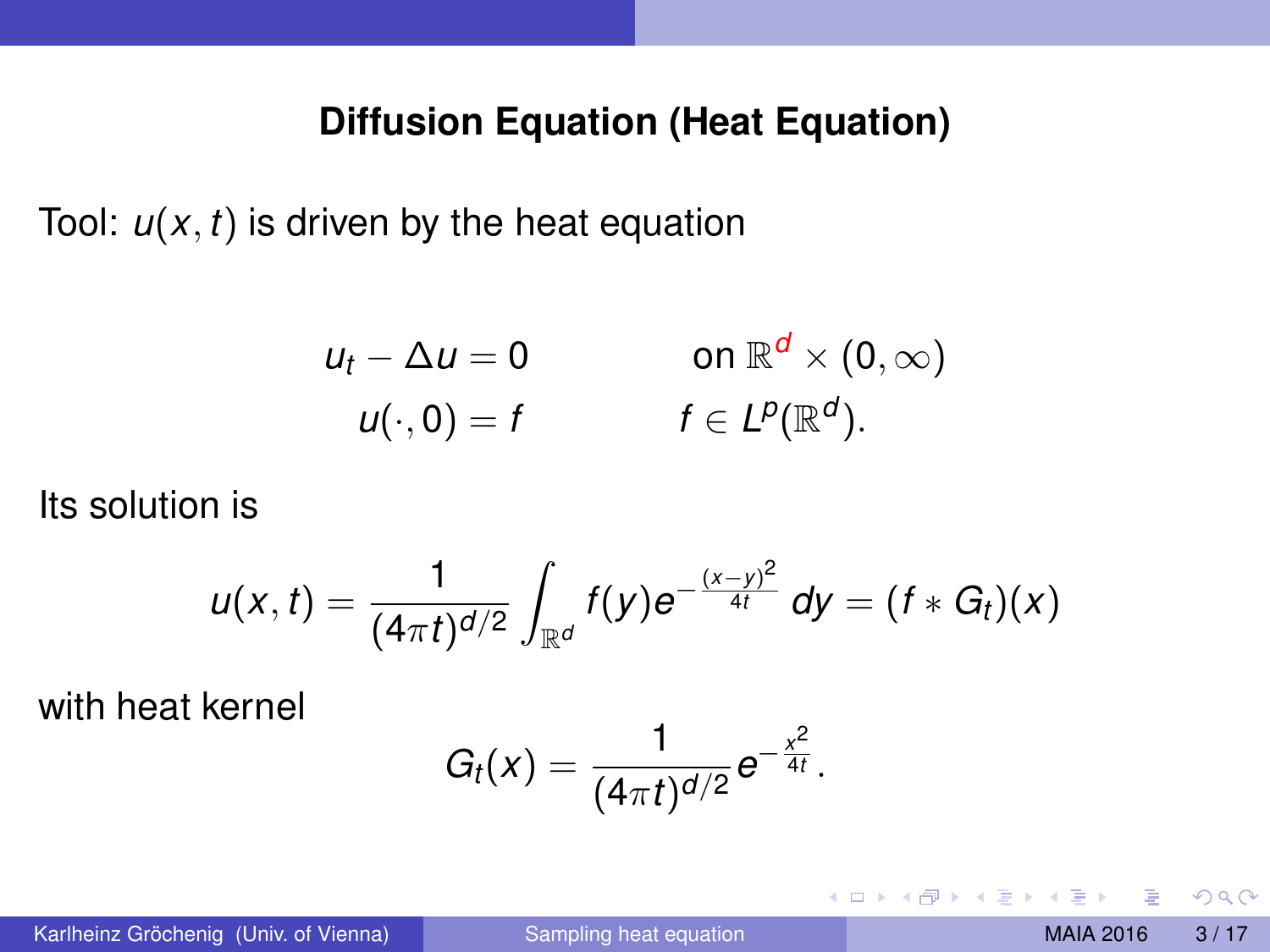#### **Pollution Scenario**

*f*(*x*)  $\cdots$  initial *pollution* level at time *t* = 0 and *f*  $\in$  *L*<sup>*p*</sup>( $\mathbb{R}^{d}$ )  $u(x, t)$  ... pollution at *x* at time *t* Assumption: supp  $f \subset B(0,R)$  (compact)

Possible types of given data acquired by the sensors at

*x<sup>j</sup>* ∈ *B*(0, 2*R*)

(i) Samples at a fixed time:  $y_j = u(x_j, t)$  for  $j = 1, \ldots, n$ 

(ii) Arbitrary samples:  $y_j = u(x_j, t_j)$ 

(iii) Dynamic sampling:  $y_j(t) = u(x_j, t)$  for all  $t \in [t_0, t_1]$ (Aldroubi etc.)

Data are samples of a solution of the heat equation.

 $QQQ$ 

 $(0.125 \times 10^{-14} \text{ m}) \times 10^{-14} \text{ m}$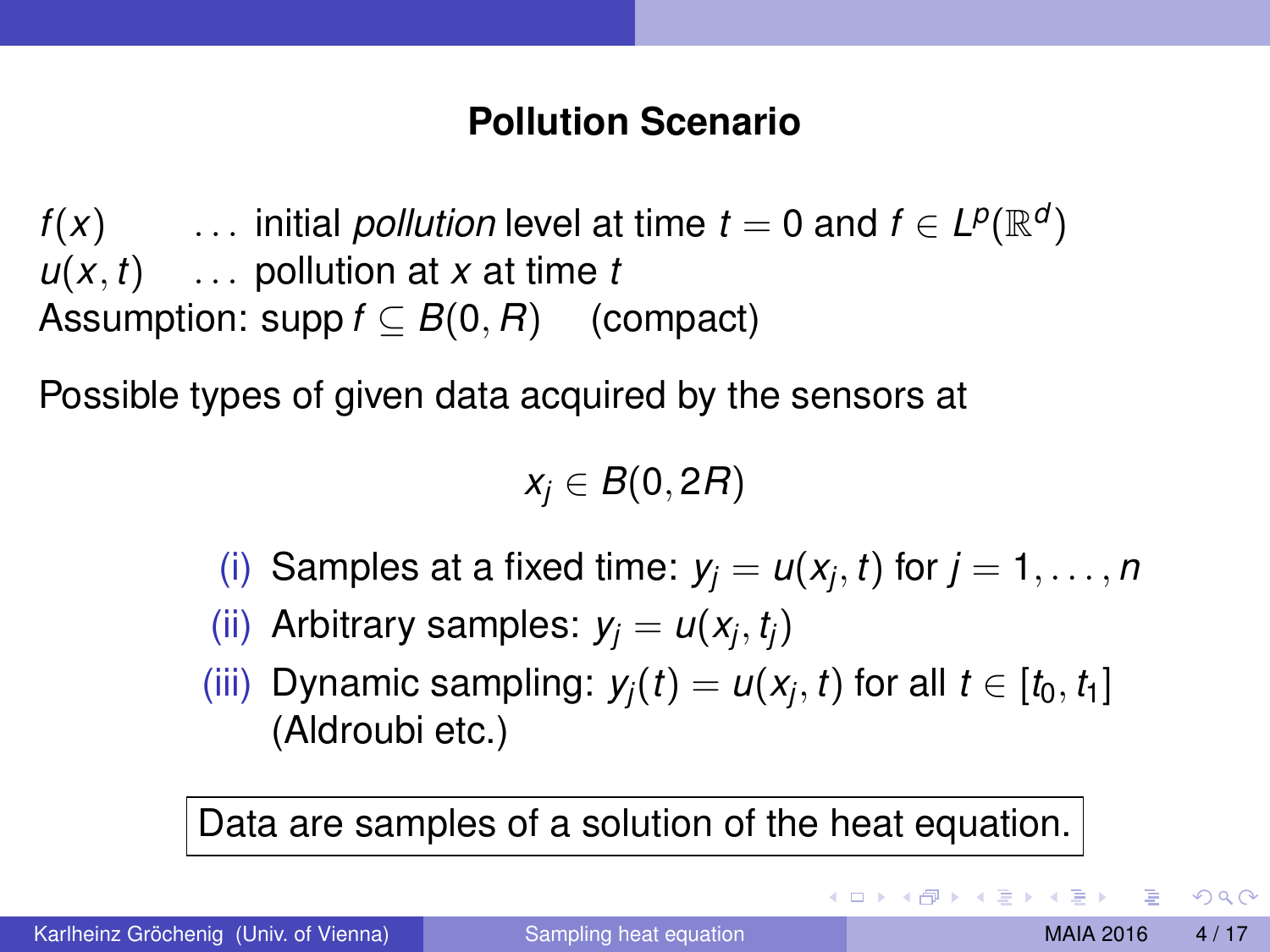#### **Possible Estimation Problems**

- (i) Determine the *spread of pollution*: estimate pollution  $u(x, t)$  from samples  $u(x_j, t)$  at fixed time *t*
- (ii) Estimate *source* of pollution ⇔ estimate initial condition *f*
- $(iii)$  Determine *total initial pollution*  $\Leftrightarrow$  estimate norm  $||f||_1$ or  $||f||_2$

- (i) . . . sampling in space of smooth functions (reasonably stable)
- (ii) and (iii) require backwards solution of heat equation: this is extremely ill-conditioned inverse problem.

 $\Omega$ 

イロト イ押ト イヨト イヨト ニヨ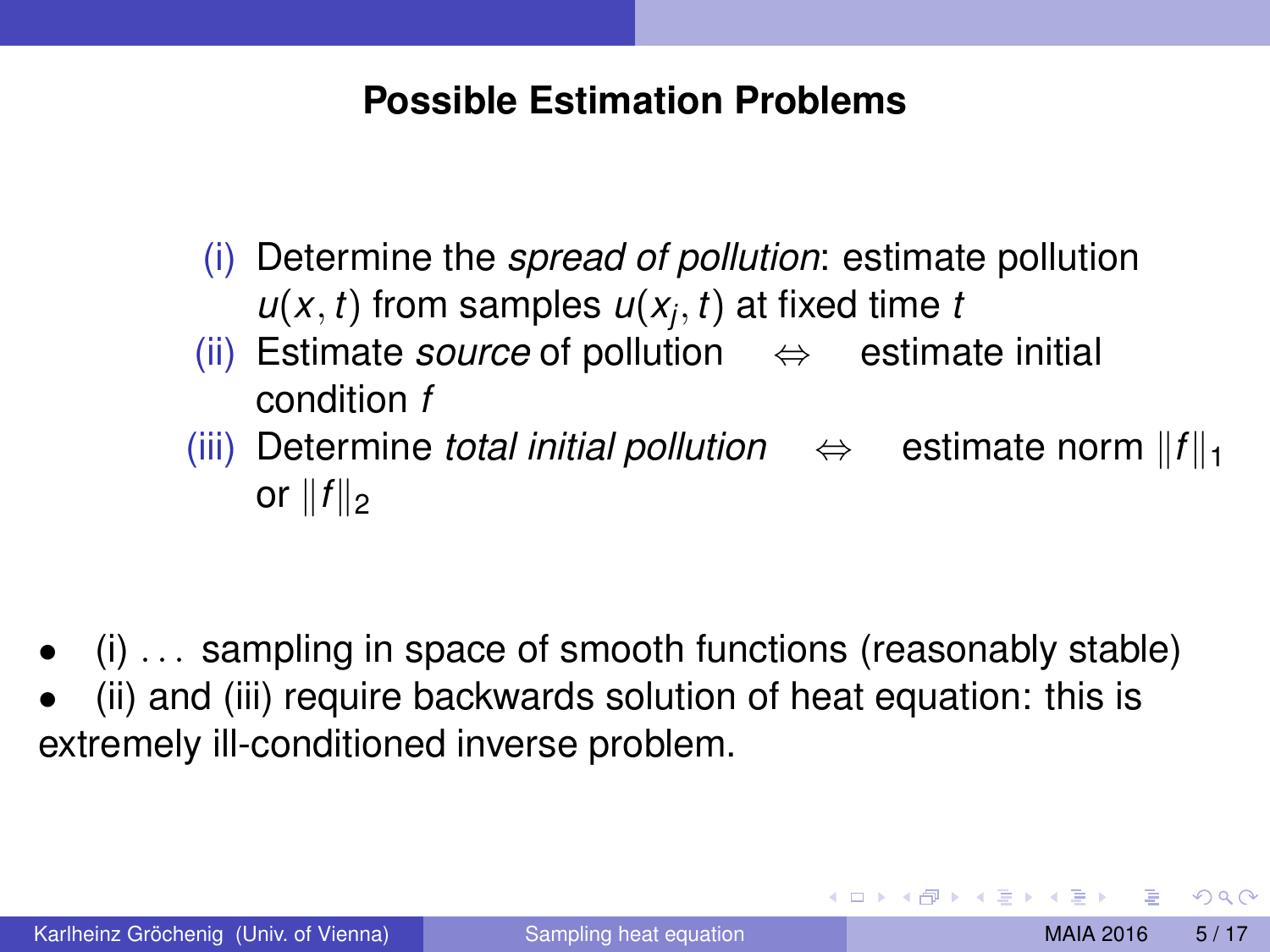#### **Error estimate with mesh-width**

Lemma (Lack of uniqueness) *Assume that* δ > 0 *is such that*

> $B(0, 2R) \subseteq \bigcup^{n} B(x_j, \delta)$ *j*=1

*and y<sub>j</sub>* =  $(f_1 * G_t)(x_j) = (f_2 * G_t)(x_j)$  *for*  $f_1, f_2 \in L^p(\mathbb{R}^d)$  *and j* = 1, . . . , *n*. *Two initial conditions yield the same data. Then*

$$
||f_1 * G_t - f_2 * G_t||_p \leq C(t) ||f_1 - f_2||_p \delta
$$

Covering requires  $n \approx |B(0,2R)|/|B(0,\delta)| \asymp \delta^{-d}$  samples and yields

$$
||u(\cdot,t)-f*G_t||_p=\mathcal{O}(n^{-1/d})
$$

Karlheinz Gröchenig (Univ. of Vienna) [Sampling heat equation](#page-0-0) MAIA 2016 6/17

 $\Omega$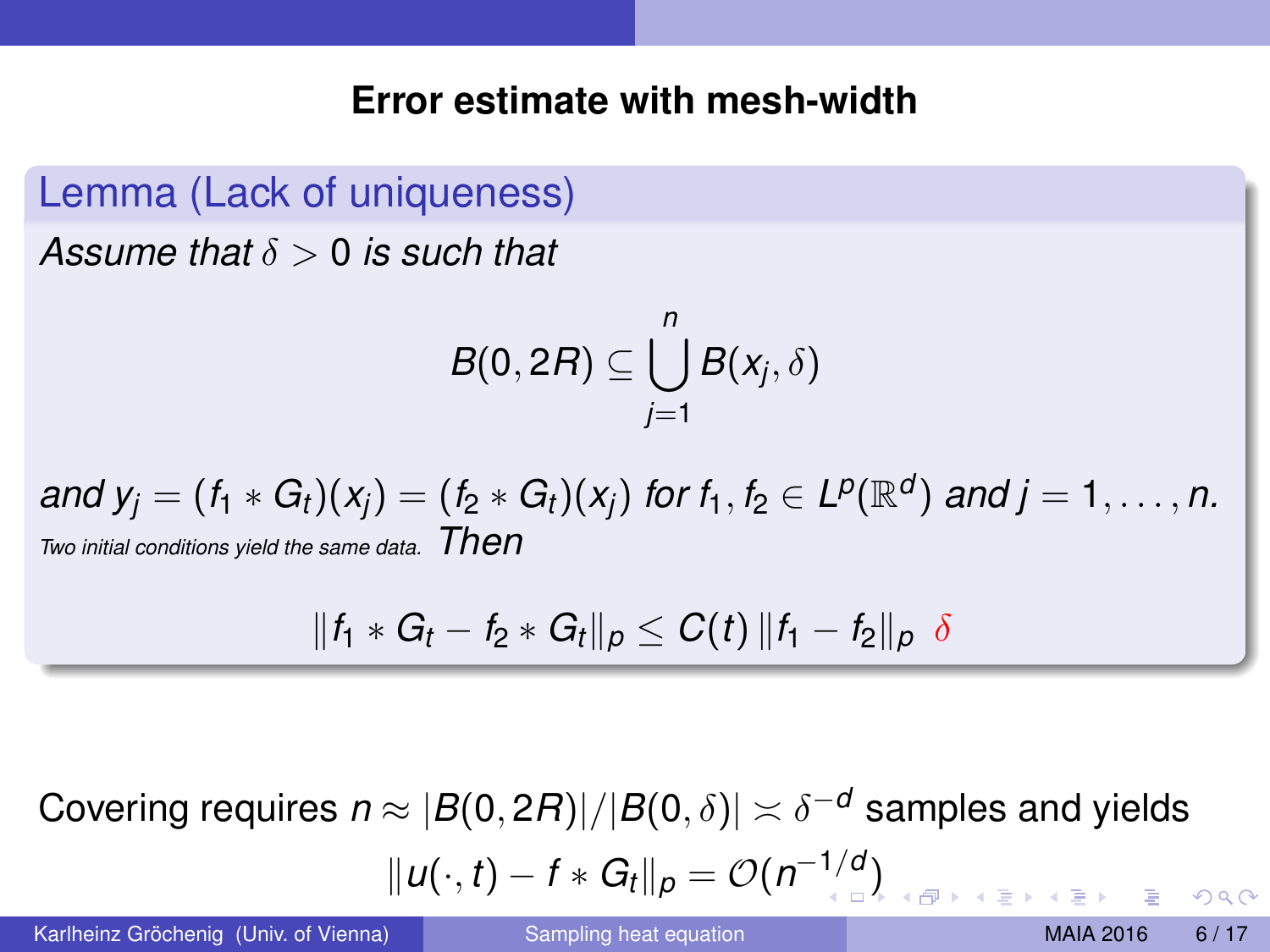## **Aspects**

- **Positivity**
- **Sparsity**
- Random sampling

because deterministic results in higher dimensions are hard (and usually weak).

• Linear measurements

$$
y_j = u(x_j, t_j) = (f \ast G_{t_j})(x) = \langle f, G_{t_j}(\cdot - x_j) \rangle \qquad j = 1, \ldots, n
$$

(use radial basis functions?)

<span id="page-6-0"></span> $\Omega$ 

 $A \equiv 0.4 \equiv$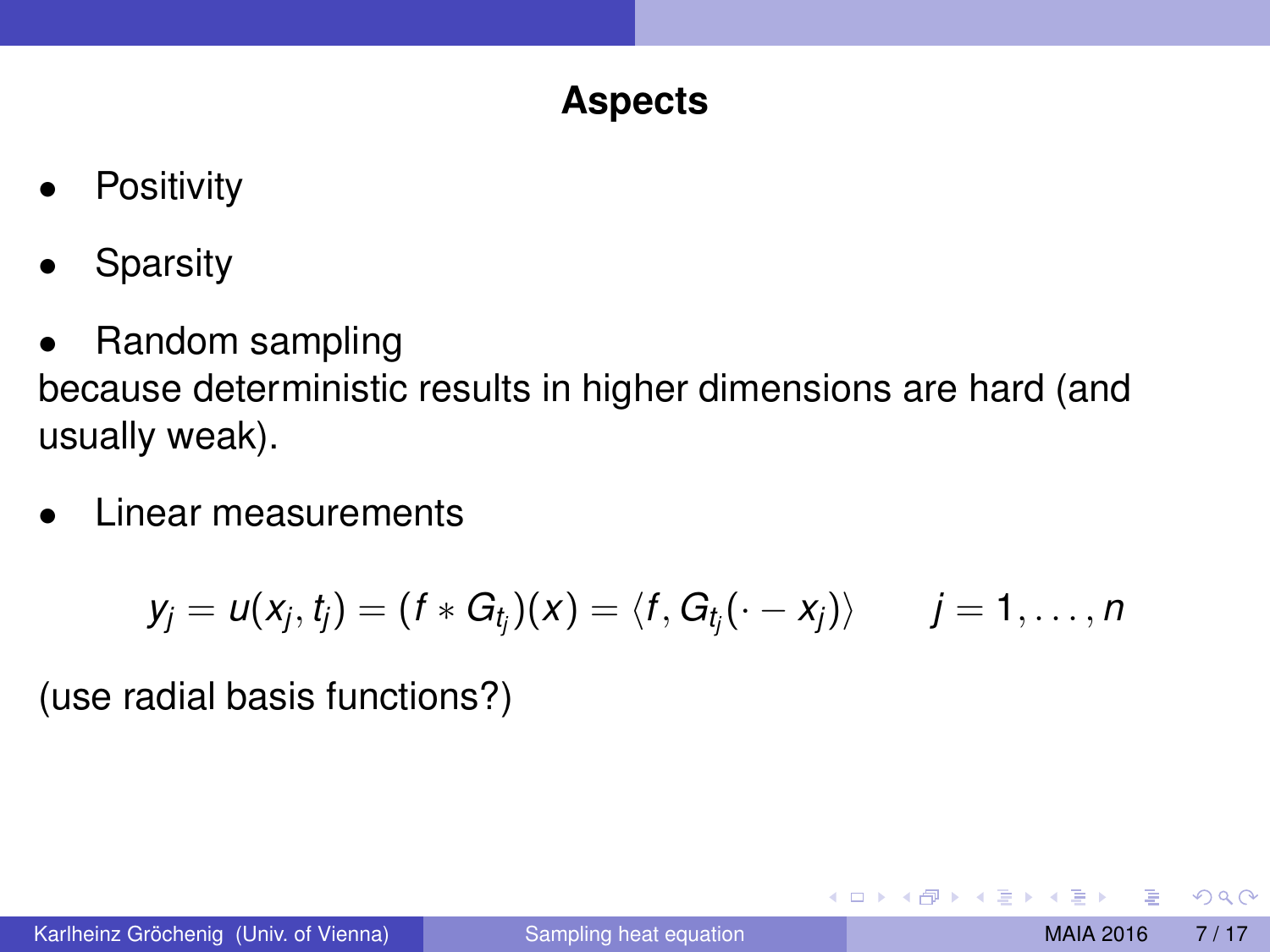# **Positivity**

Important aspect: pollution level is a non-negative quantity.

$$
f(x) \geq 0 \text{ and } u(x,t) = f * G_t \geq 0
$$

- crucial for physical model
- not usually assumed in sampling and interpolation problems

 $\Omega$ 

イロト イ押ト イヨト イヨ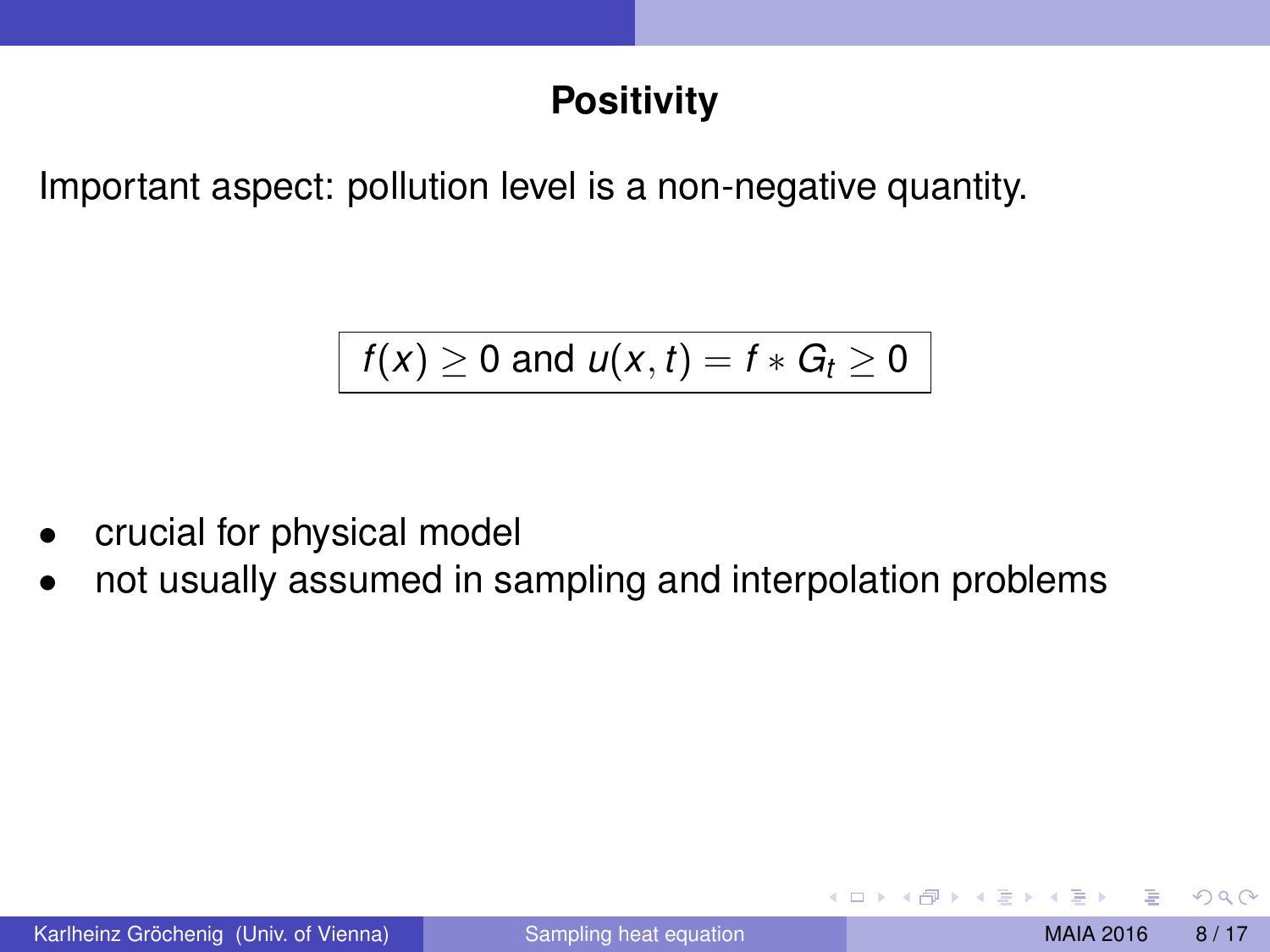# **Is there Sparsity?**

Recipe to introduce sparsity Initial condition *f* is taken from a compact set *B* in  $L^p(B(0, R))$ 

(i)  $\beta$  is a compact subset of

 $\{f \in L^1 : f \geq 0, \text{supp } f \subset B(0,R), \|f\|_1 = 1\}$ and  $\mathcal{B}^* = \{\alpha f : \alpha > 0, f \in \mathcal{B}\}.$ (ii) Or

$$
\mathcal{B}_0 = \{ f \in L^2(B(0, R)) : 1/2 \le ||f||_2 \le 1, ||\nabla f||_2 \le 1, f \ge 0 \}
$$
  

$$
\mathcal{B}_t = \{ f * G_t \Big|_{B(0, 2R)} : f \in \mathcal{B}_0 \}
$$
 is compact

 $\Omega$ 

イロト イ押 トイラト イラト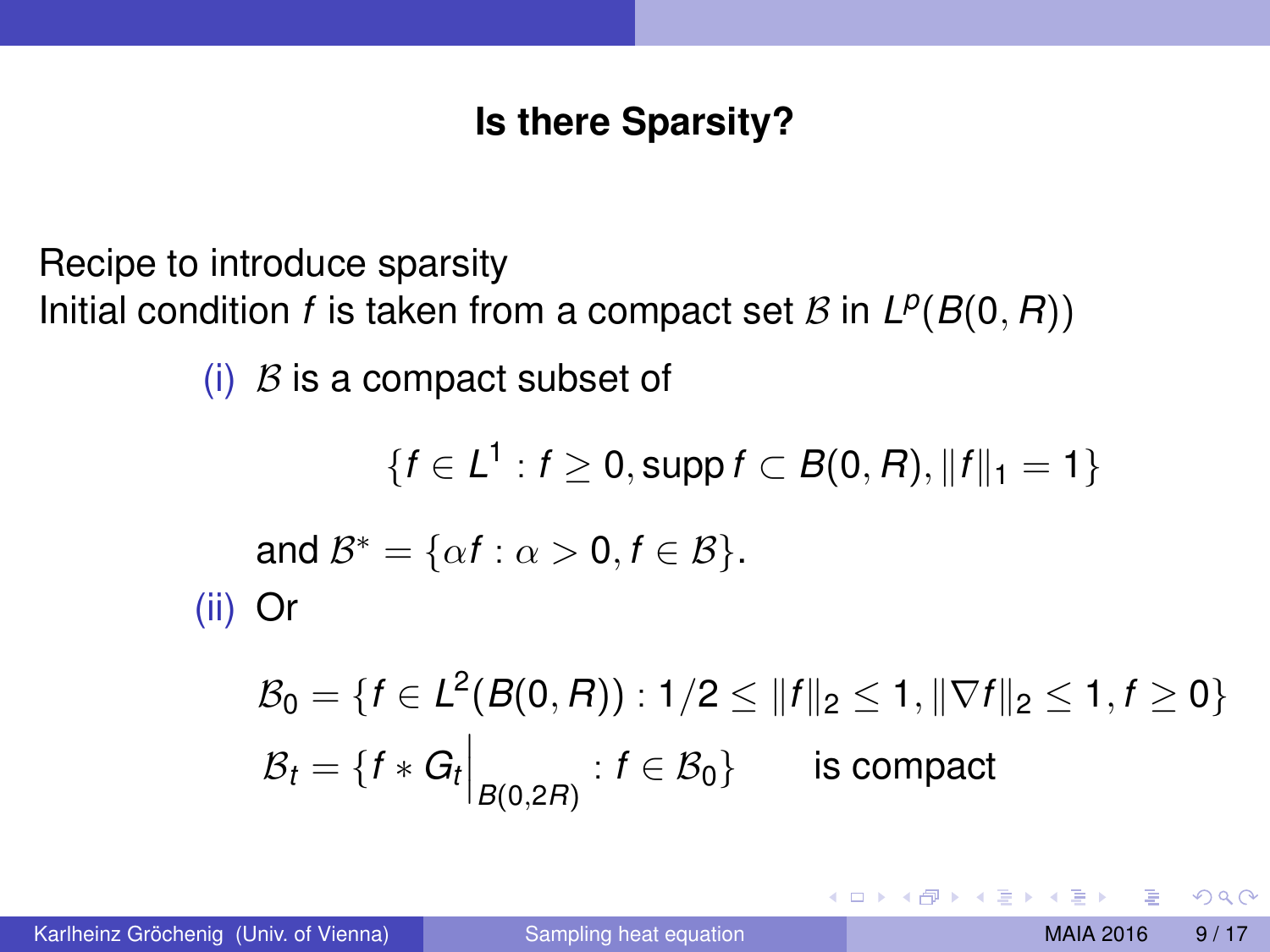# Random sampling of solutions **I** — *L*<sup>1</sup>-theory

• Sample neighborhood *B*(0, 2*R*) of *B*(0, *R*) randomly at points *x*<sup>*j*</sup> ∈ *B*(0, 2*R*).

{*x<sup>j</sup>* : *j* = 1, . . . *n*} i.i.d. random variables and uniformly distributed in *B*(0, 2*R*).

• Compact set for initial conditions: Let  $B$  be a compact subset of

$$
\{f\in L^1: f\geq 0, \text{supp } f\subset B(0,R), \|f\|_1=1\}.
$$

Let  $\mathcal{B}^* = \{\alpha f : \alpha > 0, f \in \mathcal{B}\}.$ 

<span id="page-9-0"></span> $\Omega$ 

イロト イ押ト イヨト イヨトー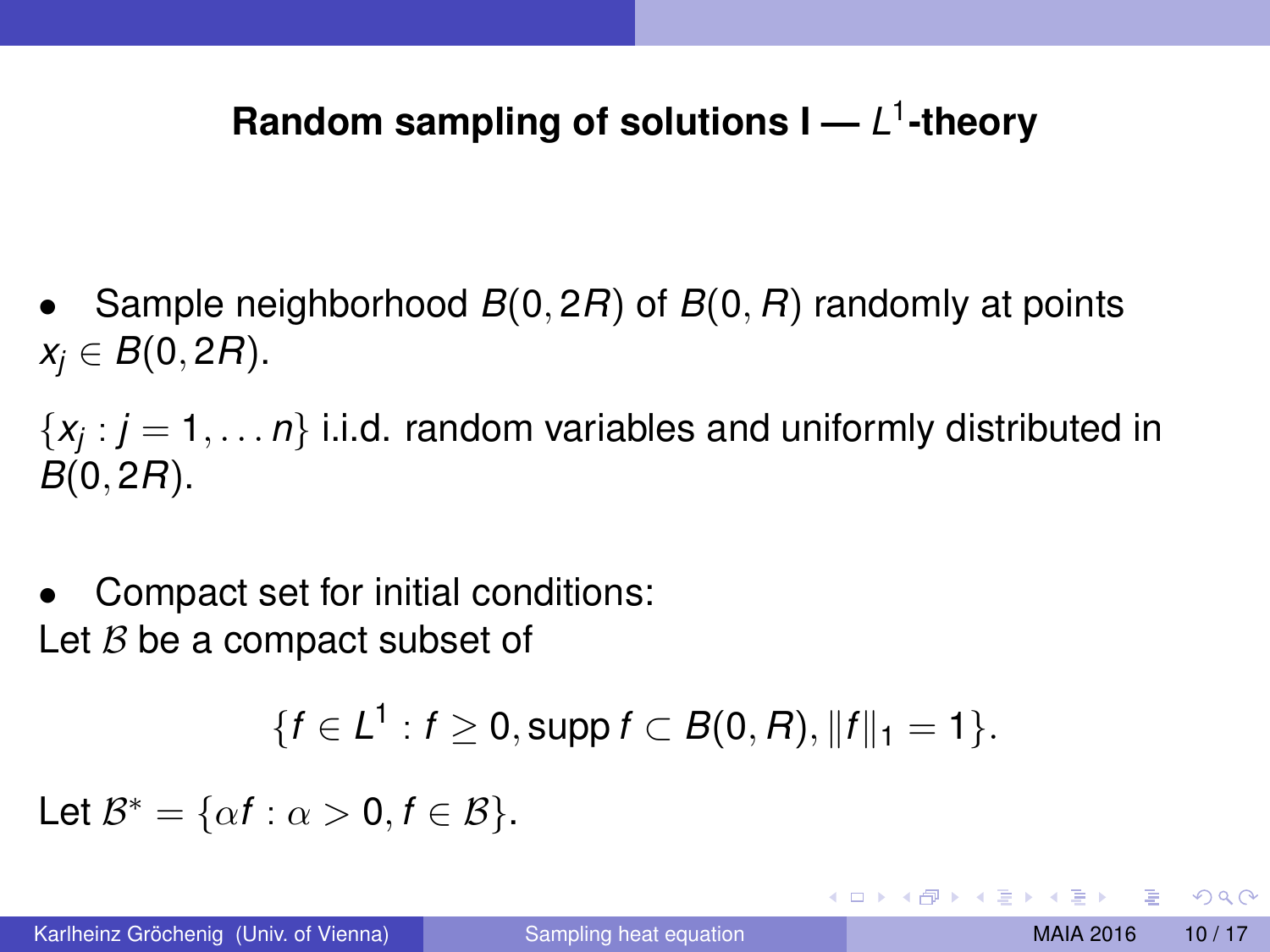#### **Random sampling of solutions I**

#### Theorem (R. Bass, K.G.)

*Suppose x*1, . . . , *x<sup>n</sup> are i.i.d. random variables uniformly distributed on B*(0, 2*R*)*.* Suppose  $0 < a \le t_1, \ldots, t_r \le b < \infty$  are arbitrary. There *exist A, B,*  $c_1$ *,*  $c_2 > 0$  *such that with probability at least* 

<span id="page-10-0"></span>
$$
1-c_1\exp(-c_2n)
$$

*we have the sampling inequality*

$$
nA||f||_1\leq \sum_{j=1}^n u(x_j,t_j)\leq nB||f||_1, \qquad f\in \mathcal{B}^*.
$$

Norm of initial condition  $(=$  intensity of pollution) can be reliably estimated by sampling heat equation (parame[ter](#page-9-0) [e](#page-11-0)[st](#page-9-0)[im](#page-10-0)[ati](#page-0-0)[on](#page-16-0) [of](#page-0-0)  $\alpha \geq 0$  $\alpha \geq 0$ ).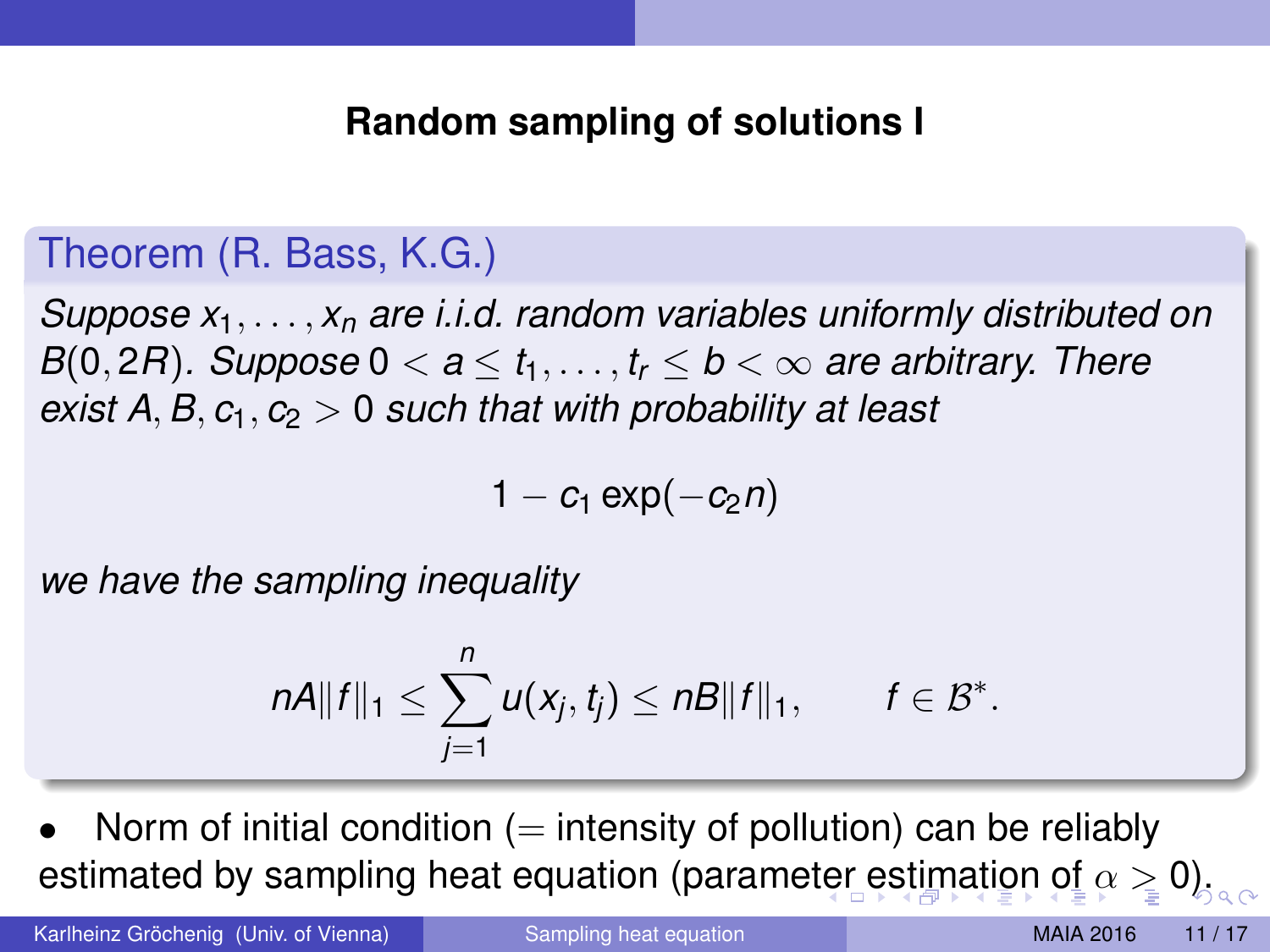$$
\frac{1}{n}\sum_{j=1}^{n}u(x_j,t) \approx \mathbb{E}(u(\cdot,t))
$$
\n
$$
= \frac{1}{\text{vol}(B(0,2R))}\int_{B(0,2R)}u(x,t) dx
$$
\n
$$
\approx \frac{1}{\text{vol}(B(0,2R))}\int_{\mathbb{R}^d}u(x,t) dx
$$
\n
$$
= \frac{1}{\text{vol}(B(0,2R))}\int_{\mathbb{R}^d} (f * G_t)(x) dx
$$
\n
$$
= \frac{1}{\text{vol}(B(0,2R))}\int_{\mathbb{R}^d} f(x) dx
$$

- probabilistic Bernstein inequality for sums of random variables
- covering numbers

Karlheinz Gröchenig (Univ. of Vienna) [Sampling heat equation](#page-0-0) MAIA 2016 12/17

<span id="page-11-0"></span> $299$ 

4 (D) 3 (F) 3 (F) 3 (F)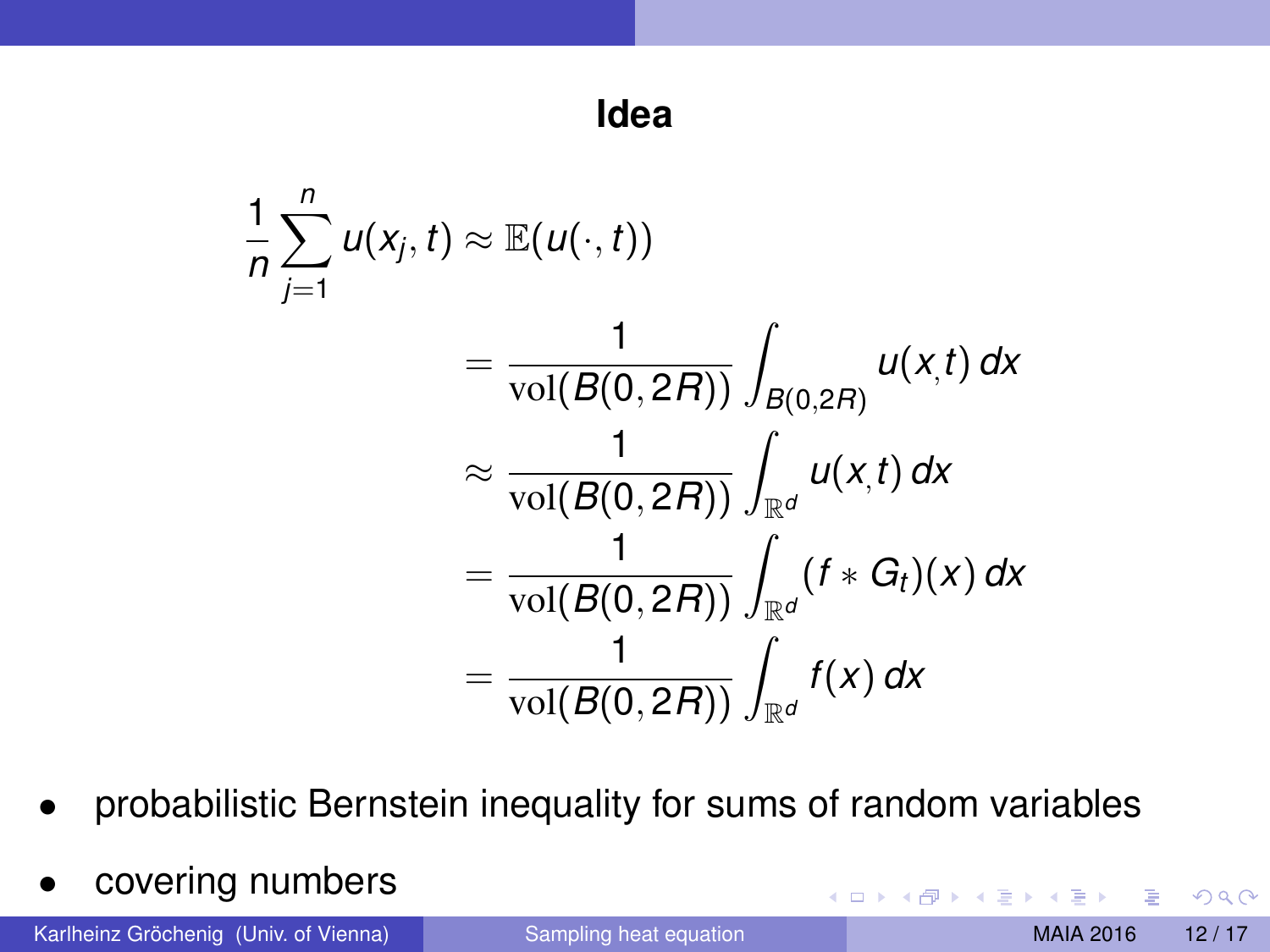#### **Lemma for comparison of local and global norm**

#### Lemma

*Let*  $R > 0$  *be fixed and*  $1 < p < \infty$ . There exists  $b \in (0, 1)$  such that if  $f \in L^p$ , supp  $f \subset B(0,R)$ ,  $f \geq 0$ , and  $u = f \ast G_t$ . Then

$$
\int_{B(0,2R)} u(x,t)^p dx \ge b \int_{\mathbb{R}^d} u(x,t)^p dx.
$$

Comment: 
$$
b \asymp \left( CK^{-d} e^{pK^2/t} t^{pd/2} + 1 \right)^{-1}
$$
 for constant  $C = \mathcal{O}(1)$ .

#### All constants in Theorems depend explicitly on *R*, *t* etc.

 $\Omega$ 

イロト イ押 トイラト イラト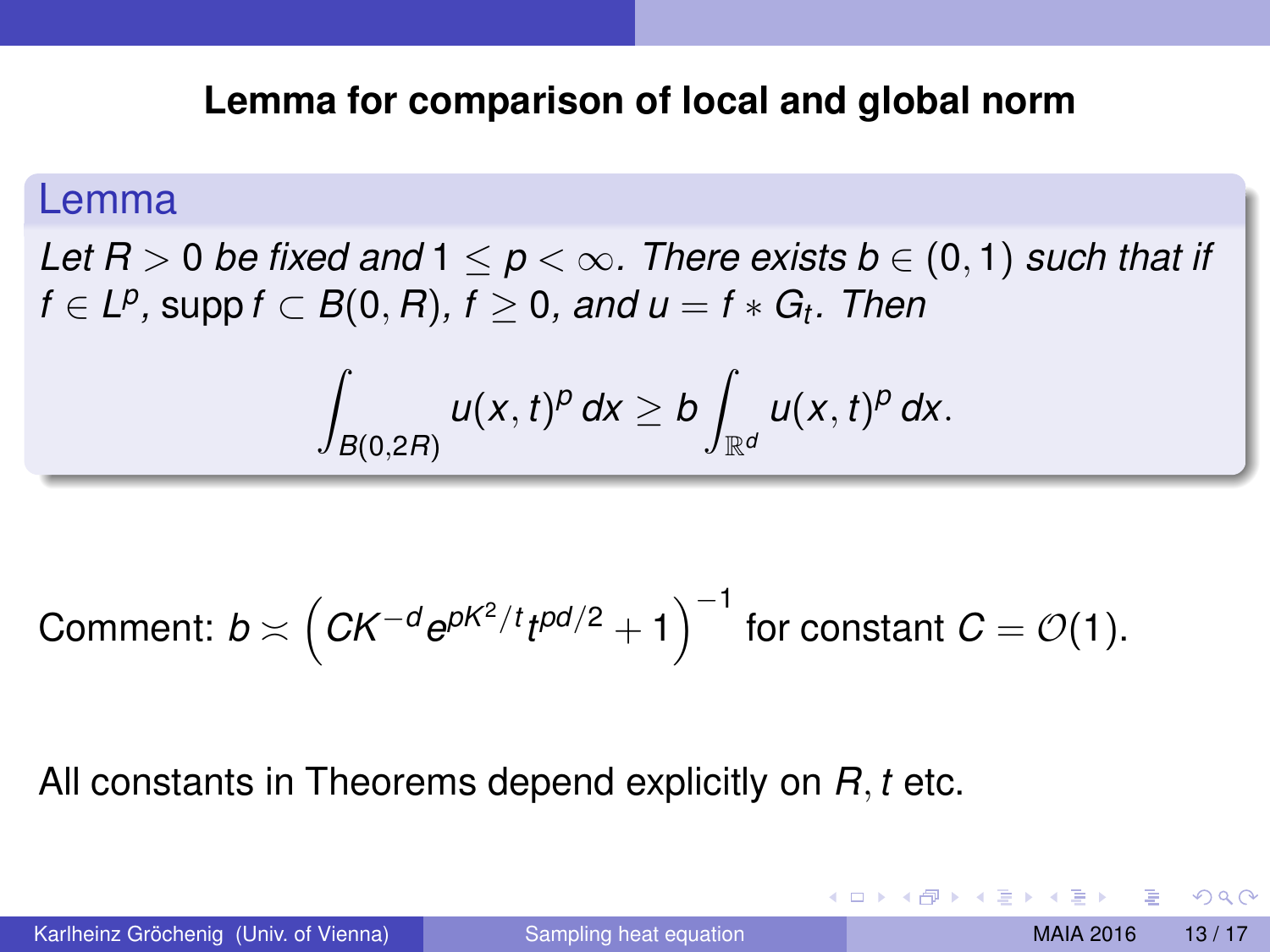# **Random sampling of solutions II —** *L* 2 **-Theory**

Compact set for sparsity is

$$
\mathcal{B}_0 = \{f \in L^2(B(0, R)) : 1/2 \leq ||f||_2 \leq 1, ||\nabla f||_2 \leq 1, h \geq 0\}
$$

#### Theorem

*Suppose x*1, . . . , *x<sup>n</sup> are i.i.d. random variables uniformly distributed on B*(0, 2*R*)*. There exist A, B,*  $c_1$ *,*  $c_2 > 0$  *such that with probability at least* 

$$
1-c_1e^{-c_2n}\\
$$

*the sampling inequality holds:*

$$
An||f||_2^2 \leq \sum_{j=1}^n |u(x_j,t)|^2 \leq Bn||f||_2^2, \qquad u = f * G_t \in \mathcal{B}_0.
$$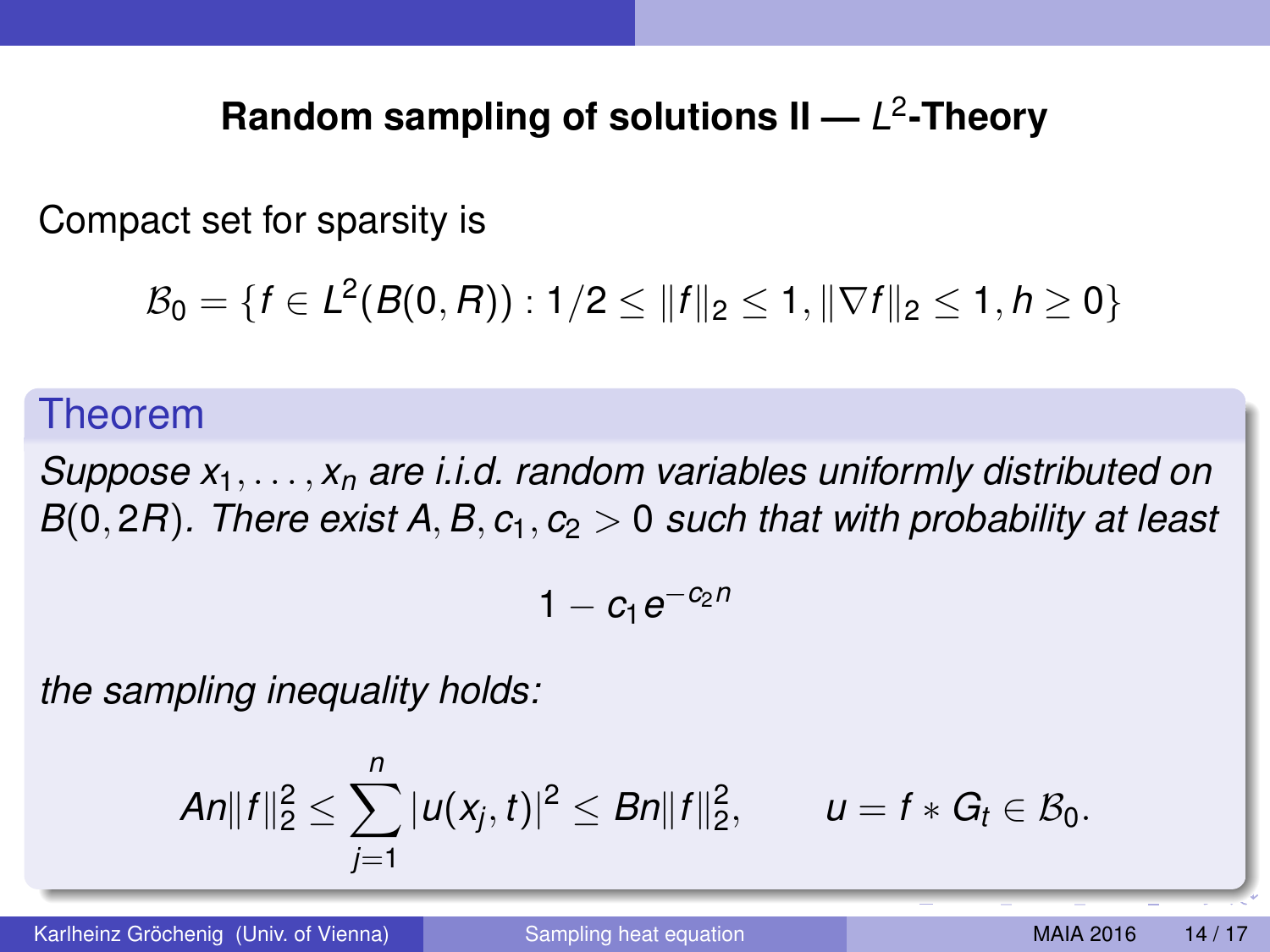## **Summary**

- New sampling and interpolation problems coming from PDE
- Interaction between PDEs and sampling theory
- Probabilistic methods
- Still a lots to do ...

∋⇒

 $\Omega$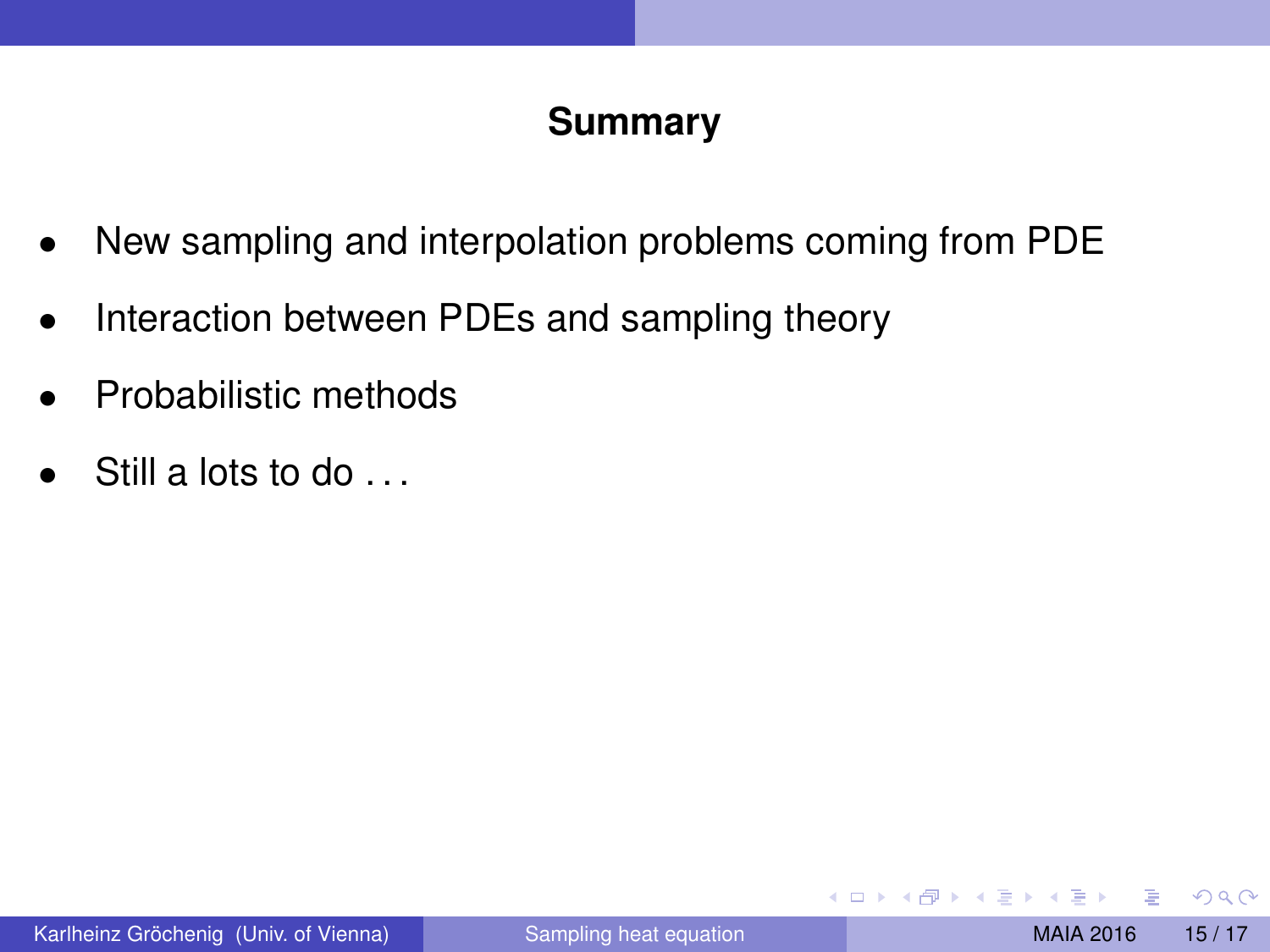#### **Some Ideas for Numerical Approximation and/or Interpolation**

Data given by linear measurements

$$
y_j = u(x_j, t_j) = \langle f, G_{t_j}(\cdot - x_j) \rangle \qquad j = 1, \ldots, n.
$$

Possible *least square approximations*:

(i) Smallest solution at time *t*:

$$
\operatorname{argmin}\{\|f * G_t\|_2 : f \in L^2(K)\}
$$

(ii) Smallest initial condition:

 $\argmin\{\|f\|_2 : f \in L^2(K)\}\$ 

(iii) Interpolation of given data:

$$
\operatorname{argmin}\Big\{\sum_{j=1}^n |y_j-h(x_j)|^2 : h \in \operatorname{span}\{G_{t_j}(\cdot-x_j): j=1,\ldots,n\}\Big\}
$$

Karlheinz Gröchenig (Univ. of Vienna) [Sampling heat equation](#page-0-0) MAIA 2016 16/17

<span id="page-15-0"></span> $\Omega$